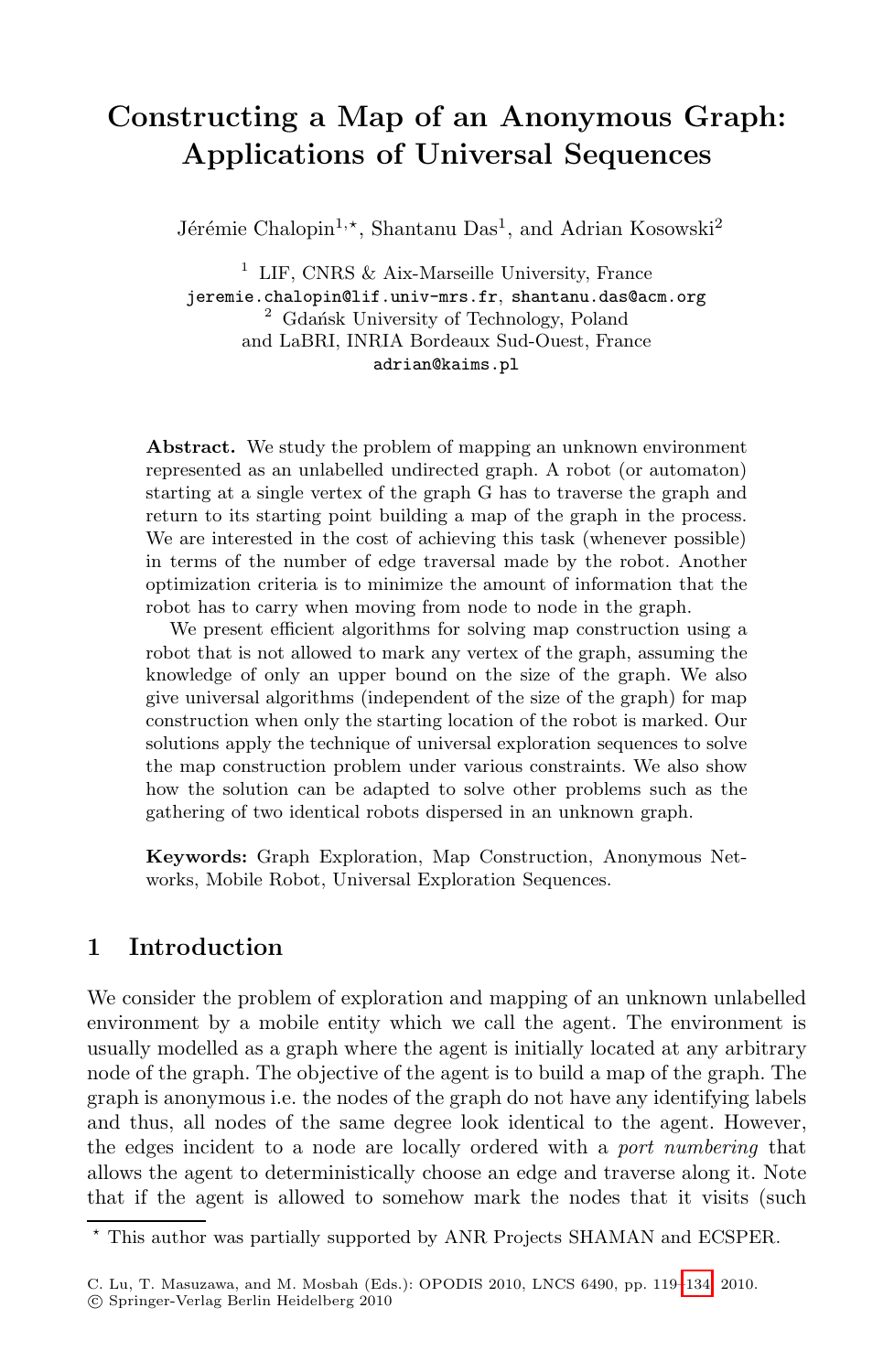that it can recognize them on future visits), then a simple depth-first search suffices to solve the problem. When the agents do not have the capability to mark nodes it is sometimes difficult to solve the map construction problem. A known technique for traversing unlabelled graphs is to use the so-called universal traversal sequences [18]. A universal traversal sequence is a sequence of port numbers such that if the agent traverses the edges of any graph G according to this sequence it is guaranteed to visit all nodes of G irrespective of the topology of  $G$  and the port-numbering on  $G$ . However, such sequences tend to be very large and thus it is perhaps not the most efficient method of traversing a graph. Moreover, traversing the graph does not necessarily imply that the agent can build a map. In certain cases, when the graph has enough symmetry, it may not be possible to build a map of the complete graph. In this paper, we concerned about the time complexity (or number of moves made by the agent) for building a map in those cases when it is possible to do so. An efficient method for map construction is useful as a basic step for an autonomous agent in solving other tasks in unknown unlabelled environments.

One application of the [m](#page-14-0)[ap](#page-15-1) [co](#page-15-2)[nstr](#page-15-3)[uc](#page-15-4)[tio](#page-15-5)[n p](#page-15-6)roblem is the task of gathering together two autonomous agents that are dispersed in a unknown environment. This is called the *rendezvous* problem. When the two dispersed entities can not communicate from a distance, solving rendezvous is essential for an exchange of information or for achieving even the simplest form of coordination between the mobile entities. The rendezvous problem belongs to the class of symmetrybreaking problems (e.g. leader election is another such problem) that are central to study of computability in distributed systems. The importance of the problem is evident from the large volume of literature [5,10,13,16,19,11,26] dedicated to solving the problem under various conditions and restrictions.

Even if the agents succeed in building a map of the graph, it may not always be possible to rendezvous. For instance, if the agents are in a ring of even size and they start from diametrically opposite nodes in the ring, then no deterministic algorithm is guaranteed to solve rendezvous in this case. However, if the agents start from any other location (except being opposite to each other) then it is possible to solve rendezvous, as soon as we allow the agents to mark their starting locations [19]. In this paper, we solve rendezvous in anonymous graphs assuming that the starting locations of the agent[s ar](#page-15-7)e marked. However, the agents are not allowed to mark any other vertices during their traversal. Further, the agents may not have any prior information about the graph not even the size of the graph.

**Related Work:** Previous studies on graph exploration have mostly concentrated on *labelled* graphs (or digraphs), with an emphasis on minimizing the cost of exploration in terms of either the number of moves (edge traversals) or the amount of memory used by the agent. Panaite and Pelc [21] gave an algorithm for exploring labelled undirected graphs that uses  $m+O(n)$  moves, improving on the standard *Depth-First Search* algorithm that takes 2m moves. On the other hand, Deng and Papadimitrou [12] as well as Albers and Henzinger [1] studied the exploration of strongly connected directed graphs under the same conditions.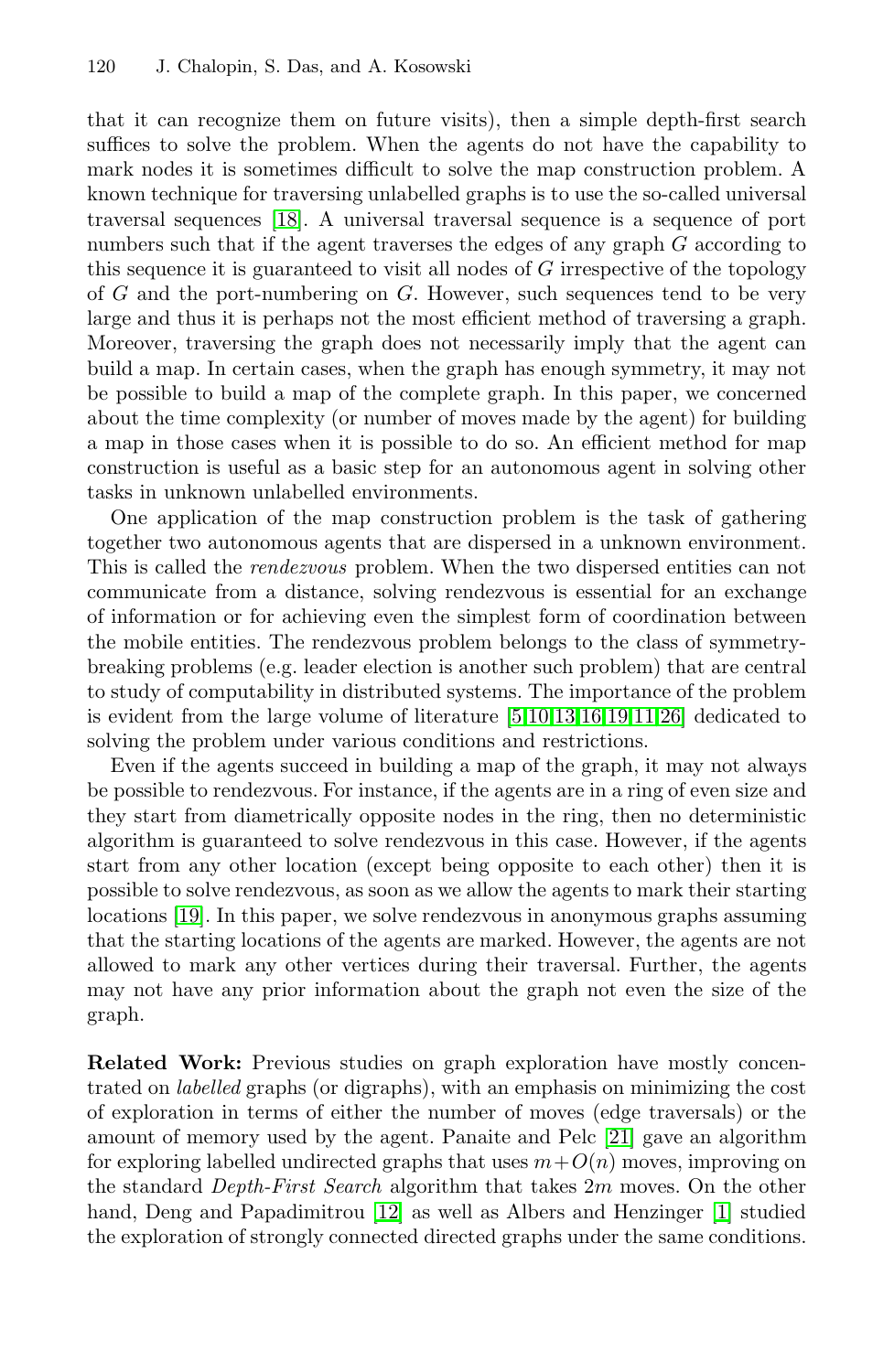There have also been some stud[ies](#page-14-1) on the efficiency of exploration when some prior information about the graph is available with the agent—for instance, when the agent possesses an unlabelled isomorphic map of the graph [22].

Given an unknown, unlabelled (sometime c[alle](#page-15-8)d anonymous) graph, it is not always possible to construct an exact map [of t](#page-15-9)he graph (due to the presence of symmetries). There exists characterizations of anonymous graphs where it is possible to solve the problem [25].

For exploring arbitrary anonymous graphs, various methods of marking nodes have been used by different authors. Bender *et al.* [7] proposed the method of dropping a pebble on a node to mark it and showed that any strongly connected directed graph can be explored using just one pebble, if the size of the graph is known and using  $O(\log \log n)$  pebbles, otherwi[se. D](#page-15-10)udek *et al.* [14] used a set of distinct markers to explore unlabeled undirected graphs. In [15] the authors focus on minimizing the amount of memory used by the [age](#page-15-11)nts for exploration (however, they do not require the agents to construct a map of the graph). Others have studied the exploration of mazes or lab[yri](#page-15-1)[nths](#page-15-12), which have been shown [8] to be easier to explore than graphs, due to the availability of orientation information.

In the absence of any device for marking nodes, unknown anonymous graphs ca[n s](#page-14-2)till be explored using universal traversal/exploration sequences [18]. Aleliunas et al. [2] showed that there exists universal traversal sequences of polynomial size for all connected gr[aphs](#page-15-13) of a given size  $n$ . A recent result by Reingold [23] showed that universal exploration sequences can be constructed in logarithmic space. Such sequences have been used for solving the [ren](#page-14-3)dezvous problem [10,24] though only in the synchronous setting.

The problems of rendezvous and leader election has been extensively studied [as](#page-15-3) [sy](#page-15-4)[mm](#page-15-6)etry-breaking problems in unknown anonymous graphs, starting from the work of Angluin [4]. Characterizations [of t](#page-15-1)he solvable instances for leader election in *message passing* networks of processors, have been provided by Boldi *et al.* [9] and by Yamas[hita](#page-15-5) and Kameda [25] among others. Recently, Fusco and Pelc [17] have shown that leader election can be solved if each process has a memory of  $O(\log n)$  bits, matching the lower bound given by Ando et al. [3]. The rendezvous problem has been solved under various different assumptions such as distinct labels for the agents, sense of direction information, or prior knowledge of topology  $(e.g. [5,13,16,19,26])$ . In the most general setting of unknown anonymous graph with identical agents, the problem was recently solved in [10], though only for synchronous agents. In the asynchronous case, an almost complete solution using distinct labels has been provided in [11]. The idea of solving rendezvous by marking the starting locations with tokens was first proposed by Baston and Gal [6].

**Our Results:** We study the complexity of map construction in anonymous graphs by a mobile agent that is not allowed to write on the nodes of the graph. We present several polynomial time deterministic algorithms for map construction.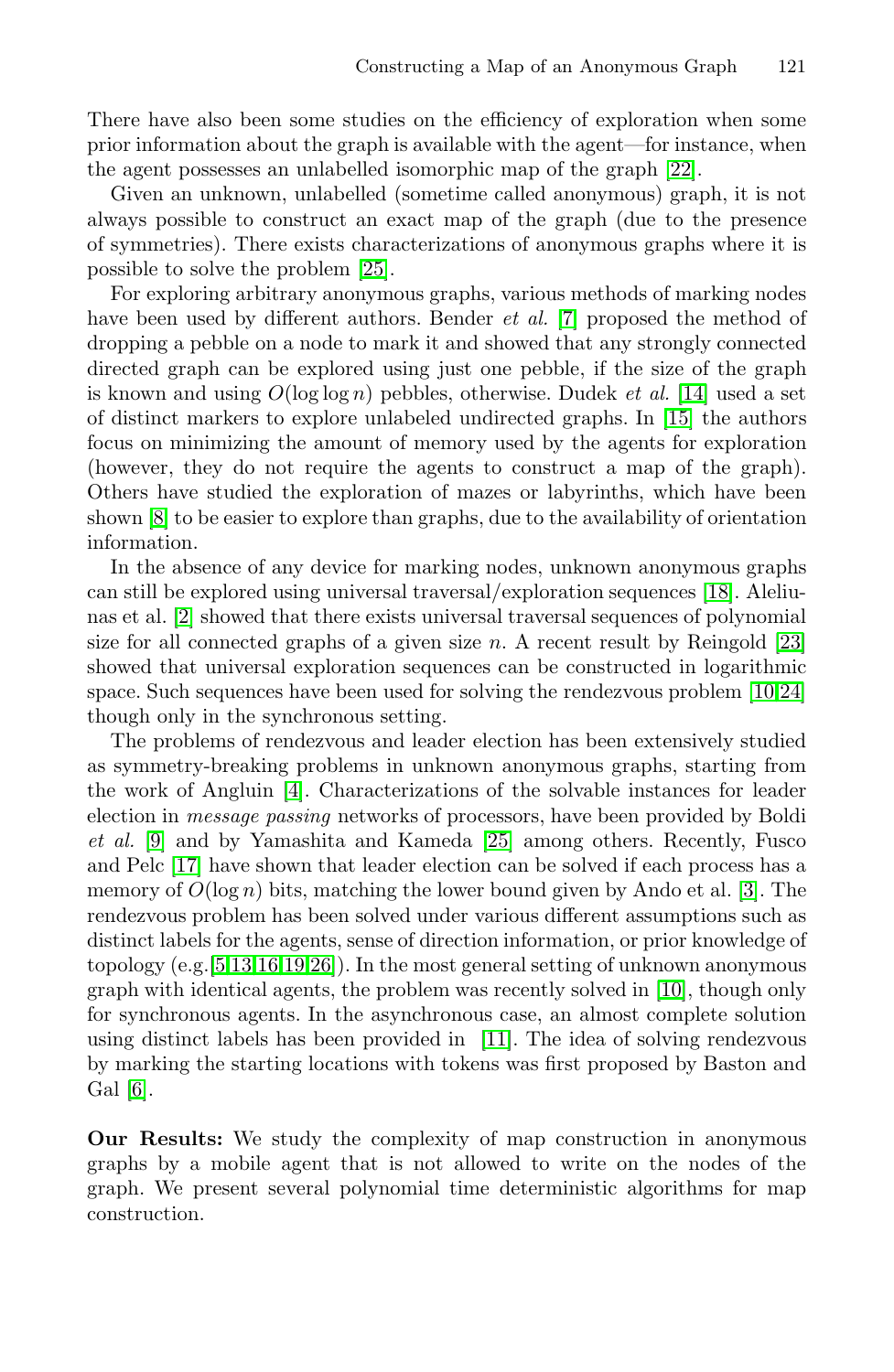In the model where no vertices of the graph are marked, for the task of map construction to be feasible, the agents must know some bound  $n$  on the number of nodes of the graph and some bound  $d \leq n$  on its degree. The folklore algorithm based on view construction [25] requires  $O(d^n)$  moves by the agent. The recent paper [[10](#page-8-0)] provides more efficient map construction algorithms: a polynomial-time approach (with very high exponent) using small memory, and an  $O(n^{10}d^5 \log^2 n)$ -time algorithm using  $O(n^9d^4 \log^2 n)$  memory. Herein we put forward two improved algorithms which offer different time/memory tradeoffs:

- a simple algorithm running in  $O(n^6d^2 \log n)$  time, using  $O(n^6d^2 \log n)$  memory  $(Prop. 6)$ ,
- $-$  a more advanced algorithm running in  $O(n^6d^3 \log n)$  time, using  $O(n^3d^2\log n\log d)$  memory (Prop. 7).

In the model in which the agent has no prior knowledge of graph parameters (such as n or d), in order to [ma](#page-14-4)ke the problem feasible, we assume that the starting location of the agent is specially marked. In this case, we show how to guess the value of  $n$  and thus solve map construction in polynomial time using an optimal memory  $(\Theta(\log n))$  algorithm (Prop. 8). We also present another algorithm which requires slightly more agent memory  $(O(nd \log n))$  but is much more efficient in terms of time steps, requiring only  $O(n^3d)$  steps (Prop. 9). Finally, in this model we also show how our algorithms can be extended to solve the rendezvous of two mobile agents in anonymous graphs with marked homebases even in the asynchronous case (Prop. 11).

## **2 Model, Definitions and Known Results**

#### **2.1 Our Model**

The environment is represented by a simple undirected connected graph  $G =$  $(V(G), E(G))$ . The agent starts from a single node of the graph, called the *homebase*. The agent can traverse any edge of the graph incident to its current location. At each node  $v \in V(G)$ , the edges incident to v are distinguishable to any agent arriving at v. There is a bijective function

$$
\lambda_v: \{(v, u) \in E(G) : u \in V(G)\} \to \{0, 1, 2, \dots d(v) - 1\}
$$

which assigns unique labels (port-numbers) to the edges incident at node  $v$ (where  $d(v)$  is the degree of v). An agent at a node u can choose to leave through any incident edge  $e = (u, v)$  simply by specifying the port number  $\lambda_u(u, v)$  of the edge. On reaching the node v, the agent knows the port number  $\lambda_v(v, u)$  of the edge through which it arrived. The  $i$ th successor of a node  $u$ , denoted by  $succ(u, i)$  is the node v reached by taking port number i from node u (where  $0 \leq i \leq deg(u)$ . For any edge  $(u, v)$ , we use  $\lambda(u, v)$  to denote the ordered pair of labels  $(\lambda_u(u, v), \lambda_v(u, v))$ . A path in G is a sequence of nodes  $P = (u_0, u_1, \dots, u_k)$ such that  $(u_i, u_{i+1}) \in E(G), \forall j, 0 \leq j < k$  and the label sequence of path P is  $\Lambda(P)=(\lambda(u_0, u_1), \ldots, \lambda(u_{k-1}, u_k)).$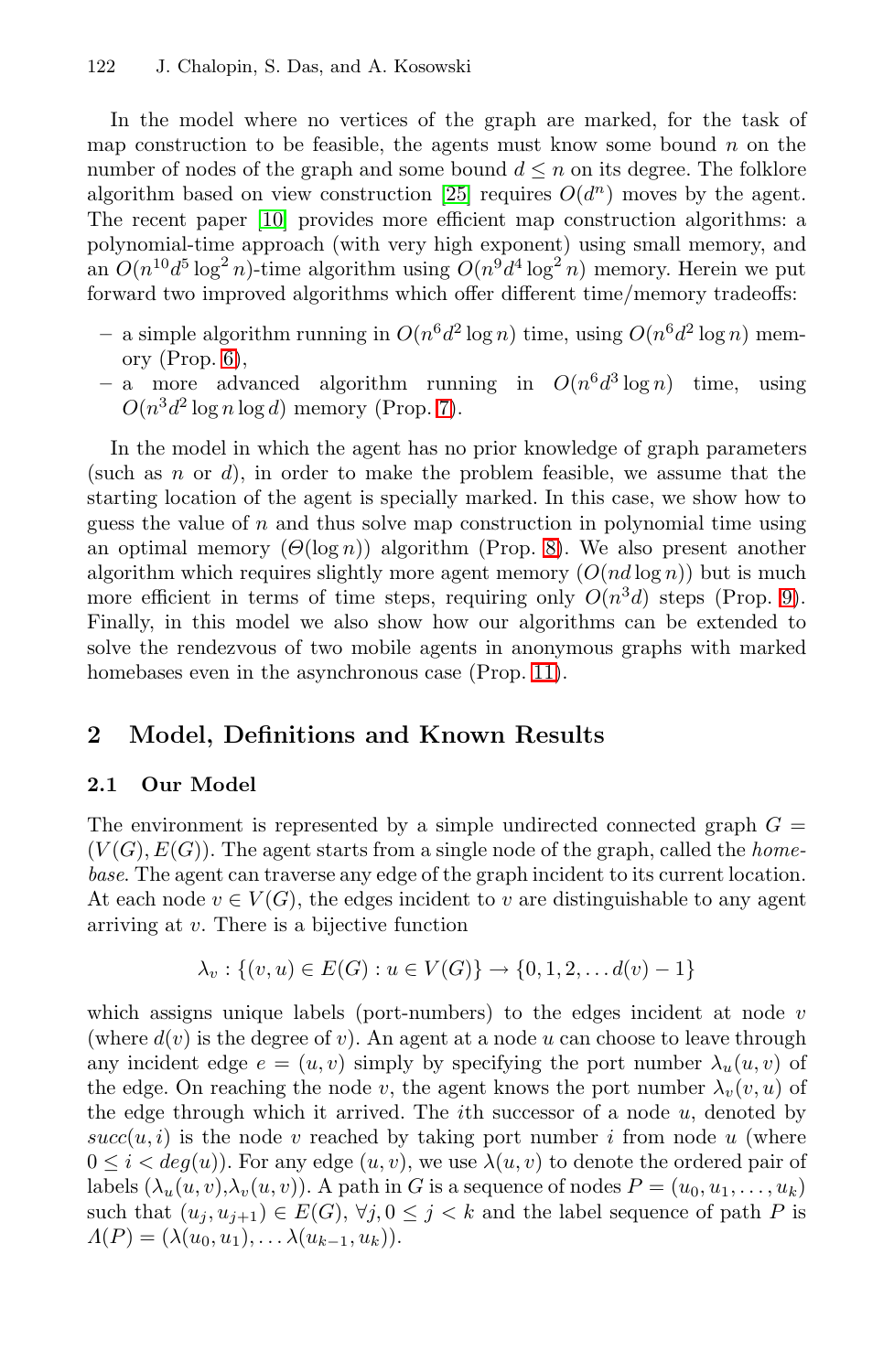The nodes of  $G$  do not have visible identities by which a visiting agent can identify them. In other words, nodes having the same degree look identical to the agents. The agents have computing and storage capabilities. When an agent moves from one node to another, it carries with its own local memory which consists of two parts. One part is a write-only stable storage which is used to write the output (we assume it is large enough to store a map of  $G$ ). The other part is the agent's private memory which is used for remembering the information obtained in previous moves. Our objective is to minimize the private memory of the agent i.e. the amount of information it needs to remember while moving along the graph. When the agent is located at any node of the graph, it has access to a read-write memory which can be used for local computation (but not for storing information). We are not concerned about the cost of performing local computations at node. We are interested in minimizing the total number of edge traversals (steps) made by the agent in achieving its tasks.

#### **2.2 Universal Exploration Sequences**

In this paper, we will use the notion of a *Universal Exploration Sequence* (UXS) [18]. Let  $(a_1, a_2, \ldots, a_k)$  be a sequence of integers. An *application* of this sequence to a graph G at node u is the sequ[ence](#page-15-10) of nodes  $(u_0,\ldots,u_{k+1})$  $(u_0,\ldots,u_{k+1})$  $(u_0,\ldots,u_{k+1})$  obtained as follows:  $u_0 = u, u_1 = succ(u_0, 0);$  for any  $1 \leq i \leq k, u_{i+1} = succ(u_i, (p+a_i) \mod d(u_i)),$ [wh](#page-15-11)ere p is the port number at  $u_i$  corresponding to the edge  $\{u_{i-1}, u_i\}$ . A sequence  $(a_1, a_2, \ldots, a_k)$  whose application to a graph G at any node u contains all nodes of this graph is called a UXS for this graph. A UXS for a class  $\mathcal G$  of graphs is a UXS for all graphs in this class.

For all feasible pairs of N and D, let  $U(N, D)$  be a UXS for the class  $\mathcal{G}_{N,D}$  of all graphs with at most  $N$  nodes and maximum degree at most  $D$ . The following important result, based on a reduction from Koucky  $[18]$ , is due to Reingold  $[23]$ .

**Proposition 1 ([23]).** For any positive integer n, there exists a UXS  $Y(n) =$  $(a_1, a_2, \ldots, a_M)$  *for the class*  $\mathcal{G}_n$  *of all graphs with at most n nodes, such that* 

- **–** M *is polynomial in* n*,*
- $-$  *for any*  $i \leq M$ *, the integer*  $a_i$  *can be constructed using*  $O(\log n)$  *bits of memory.*

The above result implies that a (usually non-simple) path  $(u_0,\ldots,u_{M+1})$  traversing all nodes can be computed (node by node) in memory  $O(\log n)$ , for any graph with at most  $n$  nodes. Moreover, logarithmic memory suffices to walk back and forth on this path: to walk forward at node  $u_i$ , port  $(p + a_i)$  mod  $d(u_i)$  should be computed when coming by port p, to walk backward, port  $(p-a_i) \text{ mod } d(u_i)$ should be computed.

**Proposition 2** ([2]). For any positive integers n, d,  $d < n$ , there exists a uni*versal exploration sequence of length*  $O(n^3d^2 \log n)$  *for the family of all graphs with at most* n *nodes and maximum degree at most* d*.*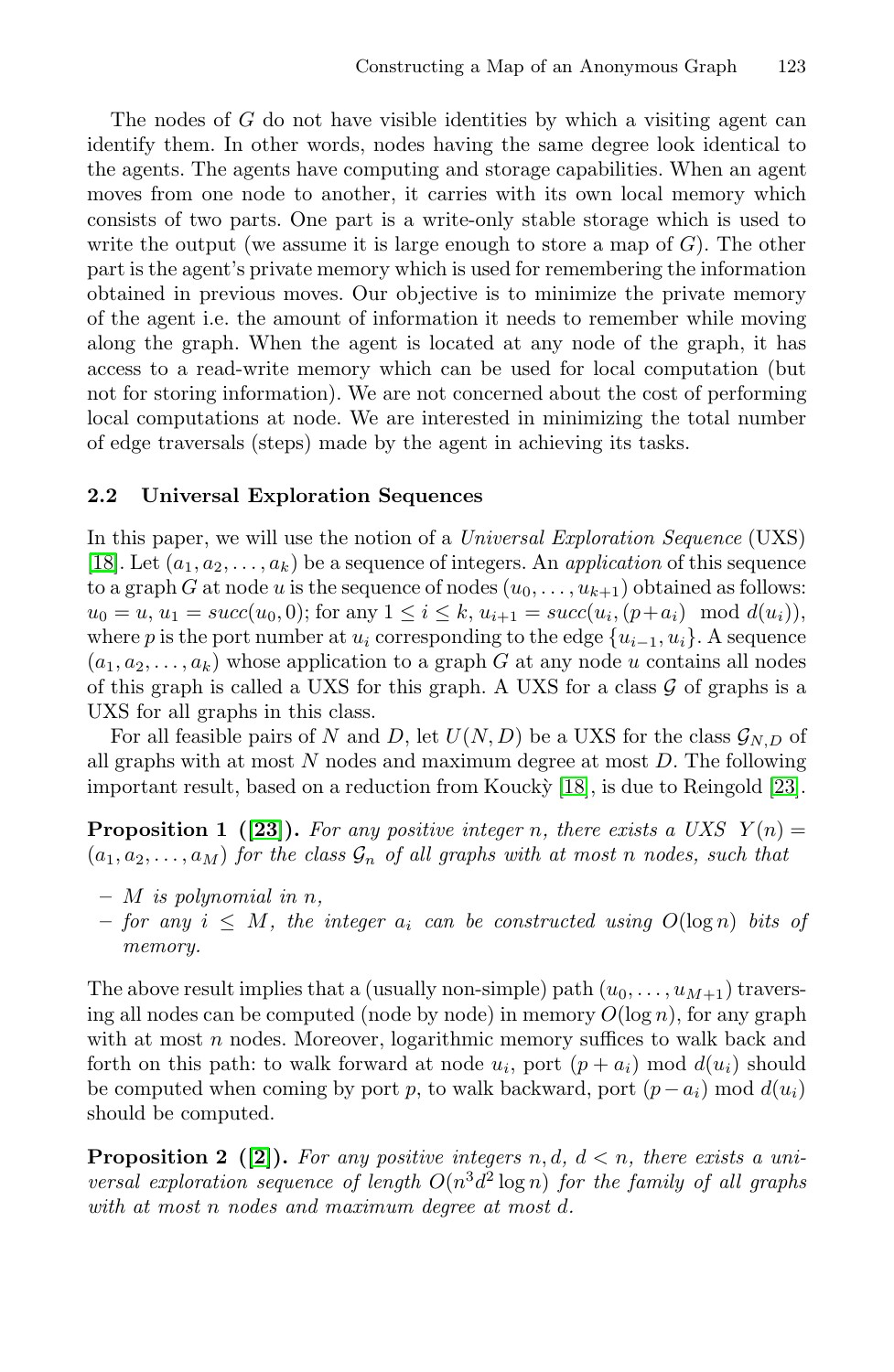Note that the exploration sequences in the proposition above are not con[s](#page-15-13)tructible in logarithmic memory, while the log-space constructible sequences from Proposition 1 are much longer (though still polynomial in  $n$ ).

#### **2.3 The Map Construction Problem**

<span id="page-5-0"></span>As mentioned before, the problem of reconstructing the topology of a network of processors has been studied before, notably in [25]. That paper introduced the concept of the *view* of a node in a graph, which we restate below:

**[De](#page-15-14)finition 1** ([25]). *The view*  $\mathcal{V}_{G,\lambda}(v)$  *of node v, in a graph G with portnumbering*  $\lambda$ , *is an infinite edge-labelled rooted tree*  $T$ *, whose root represents the node* v and for each neighboring node  $u_i$  of v, there is a vertex  $x_i$  in T and an *edge from the root to*  $x_i$  *with the same labels as the edge from*  $v$  *to*  $u_i$  *in*  $G$ *. The subtree of* T *rooted at*  $x_i$  *is again the view*  $\mathscr{V}_{G,\lambda}(u_i)$  *of the node*  $u_i$ *.* 

We shall drop the subscript  $\lambda$  when it is obvious from the context.

**Proposition 3 ([20]).** *Given any simple graph* G *with* n *nodes and a portnumbering*  $\lambda$ *, two vertices*  $u, u' \in V(G)$  *have the same view (i.e.*  $\mathcal{V}_G(u)$  =  ${\mathscr V}_G(u^\prime))$  if and only if the views truncated to a depth of n are equal (i.e.  $\mathscr{V}_G^n(u) = \mathscr{V}_G^n(u')$  $\mathscr{V}_G^n(u) = \mathscr{V}_G^n(u')$  $\mathscr{V}_G^n(u) = \mathscr{V}_G^n(u')$ .

If two nodes of a graph have identical views then these nodes are said to be equivalent to each other. If the nodes of the graph are grouped into classes such that two nodes are put in the same class if and only if they have the same view, then such a classification is an equivalence partition of  $V(G)$ , where all classes have the same size. Based on this partitioning, the *quotient graph* of G is defined as follows.

**Definition 2 ([25]).** *Given an undirected connected graph* G *with portnumbering* λ*, the* quotient graph H *is an edge-labelled multigraph such that there exists a homomorphism*  $\varphi$  *from* G *to* H *satisfying the following: (i) For any two nodes* u and v,  $\varphi(u) = \varphi(v)$  *if and only if*  $\mathscr{V}_G(u) = \mathscr{V}_G(v)$ *, (ii) For each edge*  $(u, v)$  *of G, there is an edge*  $(\varphi(u), \varphi(v))$  *in H labelled with*  $\lambda(u, v)$  *and (iii)* H *has no other edges.*

If two graphs  $G_1$  and  $G_2$  have identical quotient graph then it is not possible to distinguish between them by just traversing them (without making any marks on the graph). Any deterministic algorithm executed on  $G_1$  would produce the same output as the same deterministic algorithm executed on  $G_2$ . Thus, for such graphs, it is not possible to reconstruct an exact copy of the graph. In fact the maximum information that can be obtained by an agent traversing the graph, is represented by the quotient graph.

**Definition 3.** *We define the Map Construction problem as follows. Given an undirected connected graph* G *with port-numbering* λ*, an agent starting at any node of* G *has to build the (edge-labelled) multigraph* H *such that* H *is the quotient graph of*  $(G, \lambda)$ .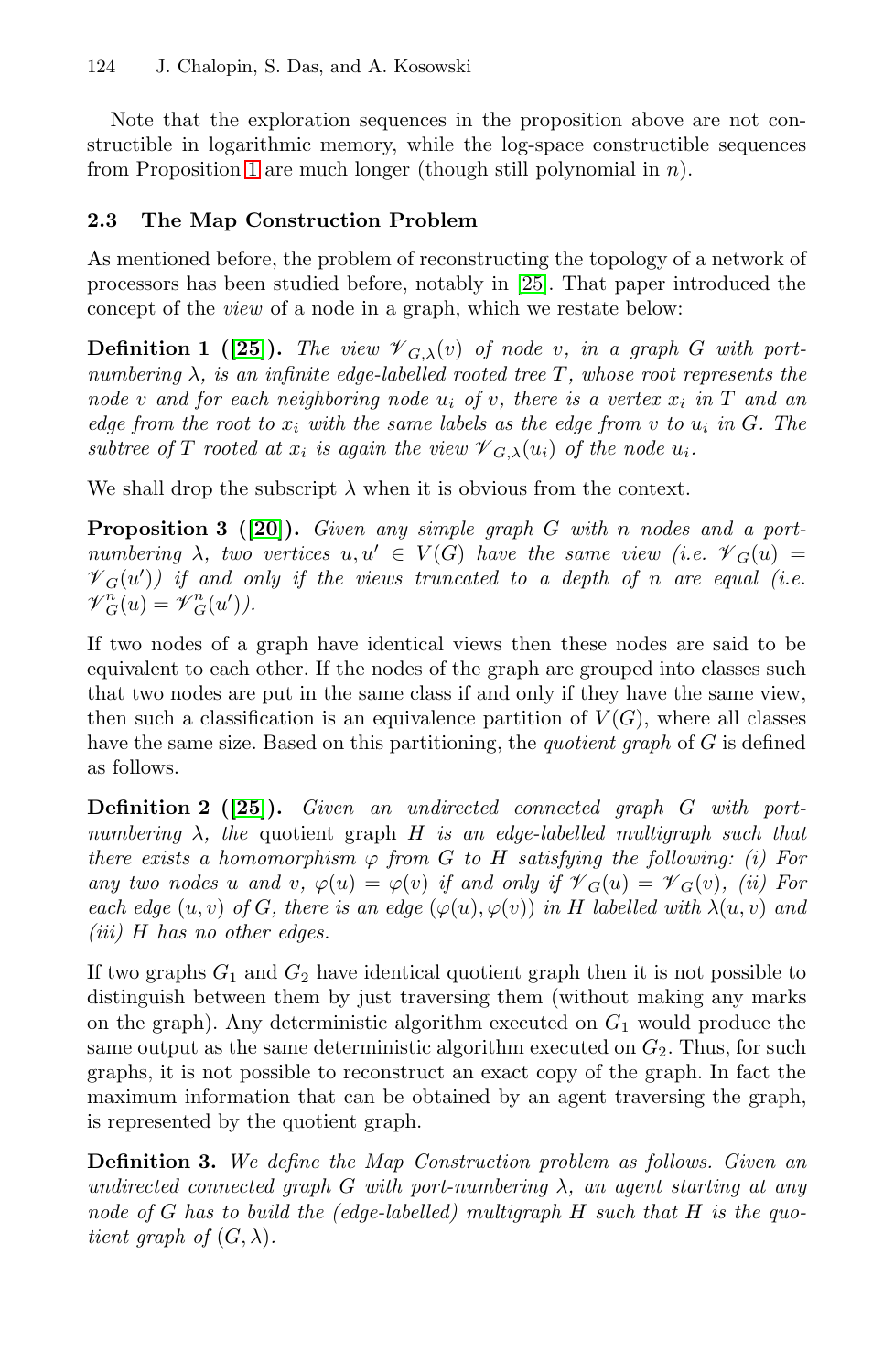<span id="page-6-0"></span>Note that if  $G$  has no symmetry (i.e. when all nodes have distinct views) then the quotient graph of  $G$  is  $G$  itself. Thus for these cases, the maps constructed by our algorithms would be the exact copy of G.

Finally we present a well known impossibility result for the rendezvous problem.

**Proposition 4** ([9,25]). *Given a graph G with a port-numbering*  $\lambda$ *, the deterministic rendezvous of two agents is impossible if the starting location of the two agents have the same view.*



**Fig. 1.** (a) An example graph containing two agents initially at the marked nodes. The view of each agent is s[how](#page-15-1)n in (b) while the quotient graph is shown in (c).

### **3 Map Construction with Knowledge of Upper Bound**

In this section, we assume that the agent has prior knowledge of  $n$ , the size of the graph. In fact, in all our algorithms, the value of  $n$  can be replaced by any [up](#page-15-1)per bound  $N \geq n$ .

A polynomial-time approach for solving the map construction problem can be obtained by applying a subroutine from [10], which, for any given starting node, comput[es a](#page-15-1)n integer in the range  $[1, n]$  which is a unique identifier of the node in the quotient graph. In this way, the map exploration problem can be solved by performing a DFS exploration of the graph and computing the identifiers of the endpoints of all the traversed edges. The claim below follows.

**Proposition 5 ([10]).** *The map construction problem can be solved in time*  $O(nd \cdot T(n,d))$ *, where*  $T(n,d)$  *is the (polynomial) time complexity of computing the identifier of a node in a graph of order* n *and degree* d*.*

Using the routines from [10], the operation of computing the identifier is extremely time consuming. When the agent is equipped with only  $O(\log n)$ memory, we have  $T(n,d) = O(|U(n^2,d)|^2 |U(n,d)|^2)$ , where the used exploration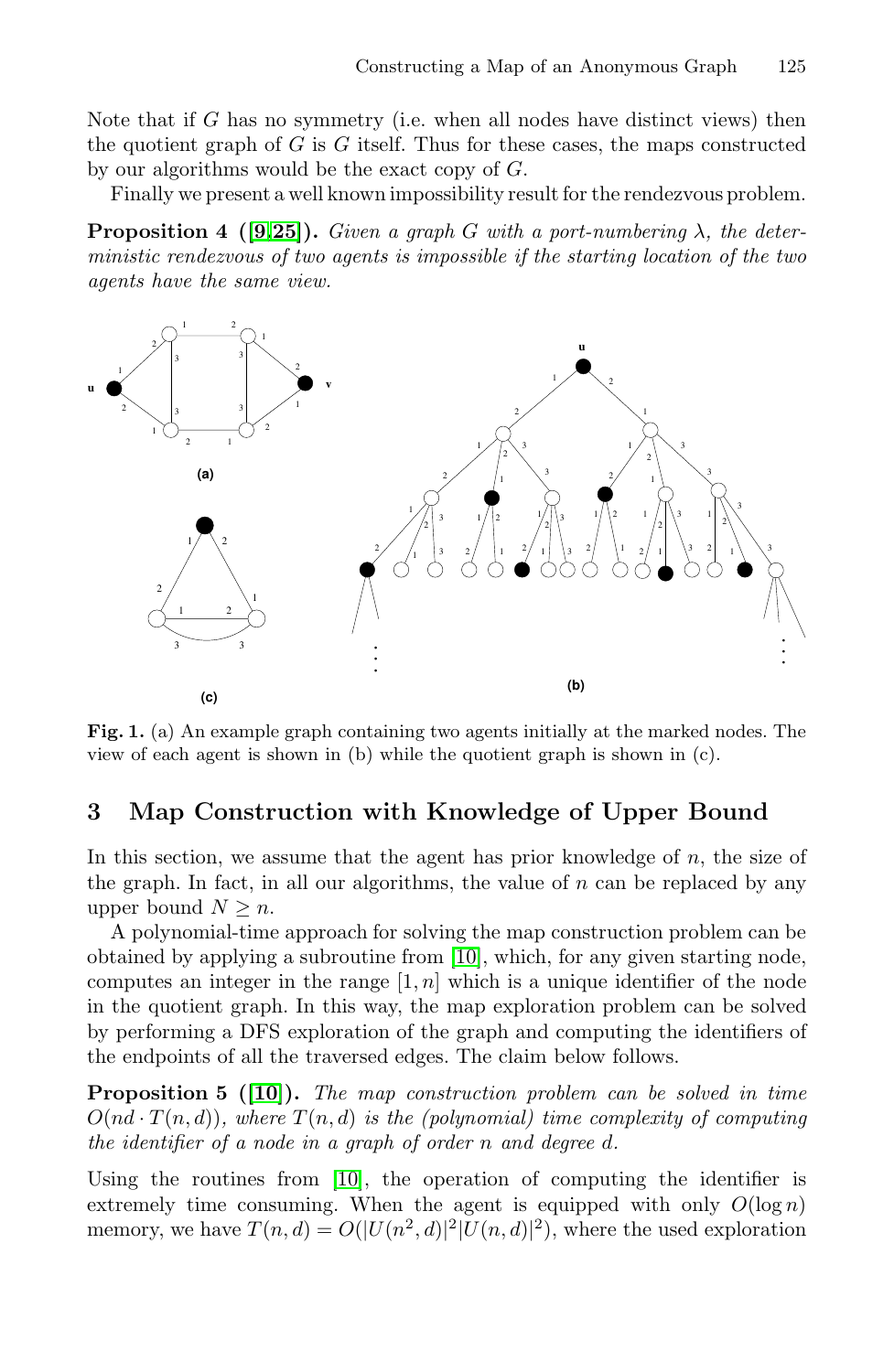sequences need to be logarithmically constructible. It is possible to implement the signature detection routines in  $T(n, d) = O(|U(n^2, d)||U(n, d)|)$  steps, but using memory of the same order as the number of steps. Thus, for the best known upper bounds on the length of exploration sequences, this means that the map is constructed in  $O(n^{10}d^5 \log^2 n)$  time and  $O(n^9d^4 \log^2 n)$  memory.

In this section we put forward two algorithms which solve the map construction problem more efficiently. The first relies on the intriguing property that the traversal of a sufficiently long exploration sequence is sufficient to identify the graph. The second uses UXS-s in a completely different way.

#### **3.1 Using a UXS as a Sequence for Graph Identification**

Suppose that a fixed sequence  $Y = (a_1, a_2, \ldots, a_M)$  applied at a node  $u = u_0$ of graph G results in the traversal of G visiting the nodes  $(u_0, u_1, \ldots, u_{M+1})$ . The *signature* of node u is the sequence of edge labels which are traversed by an application of the sequence in graph G starting at node u:  $S_{(Y,G)}(u)$  $(\lambda(u_0, u_1), \ldots, \lambda(u_M, u_{M+1})).$ 

The results in [10] provide a constructive criterion for distinguishing the views of two vertices of a graph  $G$  based on the signatures of vertices. In fact, by a minor modification of their proof, we obtain a method for distinguishing the views of vertices in any two (not necessarily identical) graphs, and we have the following result.

**Lemma 1.** Let  $G_1 = (V_1, E_1)$  and  $G_2 = (V_2, E_2)$  be graphs with at most n *nodes. Then, for any nodes*  $u_1 \in V_1$ ,  $u_2 \in V_2$ , we have  $\mathscr{V}_{G_1}(u_1) \neq \mathscr{V}_{G_2}(u_2)$ , if *and only if*  $S_{(Y,G_1)}(u_1) \neq S_{(Y,G_2)}(u_2)$ *, where*  $Y = U(2n^2, d)$ *.* 

**Proposition 6.** *There exists an algorithm for map construction which runs in*  $|U(2n^2, d)|$  *steps and requires*  $O(|U(2n^2, d)|)$  *memory.* 

*Proof.* The algorithm proceeds by performing a traversal of the sequence  $Y =$  $U(2n^2, d)$ , starting from the agent's homebase u. The agent records successive labels encountered during its traversal, thus computing the signature  $S_{(Y,G)}(u)$ . Based on this, the agent computes its quotient graph (using local computations only), as the smallest graph  $G' = (V', E')$  with distinguished node  $u' \in V'$  such that  $S_{(Y,G')}(u') = S_{(Y,G)}(u)$ . Such a graph must exist, since the tested property is by Lemma 1 equivalent to the condition  $\mathscr{V}_G(u) = \mathscr{V}_{G'}(u')$ , which is satisfied by a non-empty family of graphs, having a unique element which is smallest in terms of the number of nodes. This element is precisely the quotient graph of  $G$ , which completes the proof.  $\Box$ 

## **3.2 An Algorithm with Efficient Identification of Nodes**

We now present an algorithm to solve map construction more efficiently. Our algorithm uses ideas that are usually used to minimize a deterministic automaton.

Given a graph G and node u of G and a sequence of edge-labels  $Y =$  $((p_1, q_1), (p_2, q_2), \ldots, (p_i, q_i))$ , we say that Y is *accepted* from u if there exists a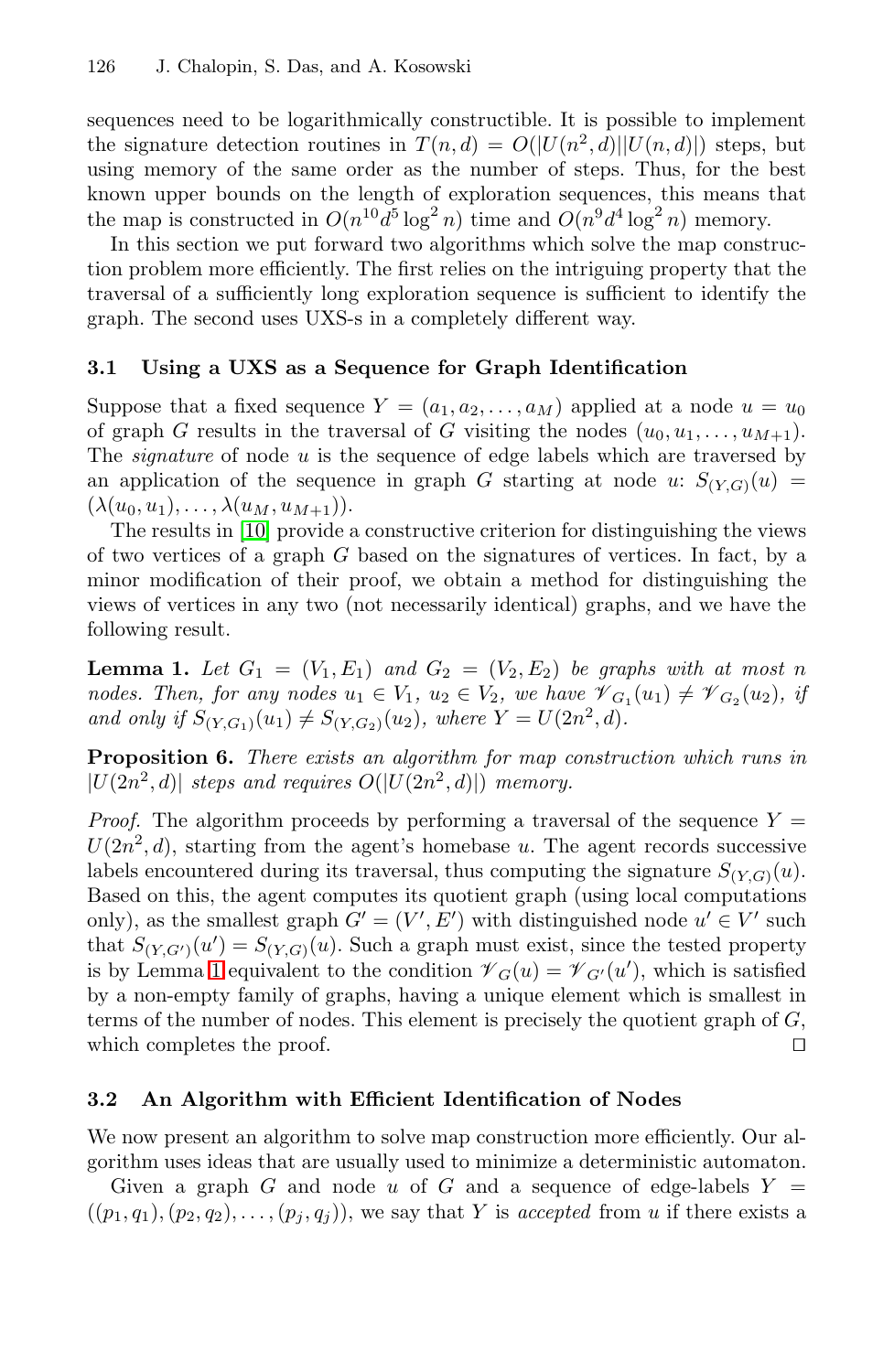path  $P = (u = u_0, u_1, \ldots, u_i)$  in G such that  $\Lambda(P) = Y$ , i.e. for each  $i, 1 \le i \le j$ ,  $(p_i, q_i) = \lambda(u_{i-1}, u_i)$ . For any  $k > 0$ , two vertices  $u, v$  that have the same view up to depth k are said to be k-equivalent; we denote [it](#page-5-0) by  $u \sim_k v$ . The k-class of  $u$  is the set of all vertices that are  $k$ -equivalent to  $u$  and this set is denoted by  $[u]_k$ . Given any two distinct k-classes  $C, C', a(C, C')$ -distinguishing path is a sequence of edge-labels  $Y_{C,C'} = ((p_1, q_1), (p_2, q_2), \ldots, (p_j, q_j))$  of length at most k such that  $Y_{C,C'}$  is accepted from each node  $u \in C$  and it is not accepted from a[ny](#page-9-0) node  $v \in C'$ . For any two distinct k-classes, there always exists either a  $(C, C')$ -distinguishing path or a  $(C', C)$ -distinguishing path.

To compute the quotient graph of  $G$ , it suffices to visit every node  $v$  of  $G$  and identify the n-class of v and each of its neighbors. Recall from Proposition 3 that  $[u]_n = [u]_{\infty} = [u]$  for any node  $u \in G$ . Once these equivalence classes are known, one can construct the quotient graph  $H$  as follows. The vertices of  $H$  are the equivalence classes, and there is an edge labelled by  $(p, q)$  from [u] to [v] in H if and only if, u has a neighbor  $v' \in [v]$  such that  $\lambda_u(u, v') = p$  and  $\lambda_v(v', u) = q$ .

We present an algorithm (See Algorithm 1) that iterates over  $k$ , and for each  $k$ , explores the graph and identifies the  $k$ -classes of the visited nodes and their neighborhoods. We use a UXS  $U(n, d)$  of size  $O(n^3d^2 \log n)$  for the traversal.

<span id="page-8-0"></span>For  $k = 1$ , it is easy to determine the k-class of any node v by traversing each edge incident to  $v$  and noting the labels. From this information, one can find the distinguishing paths for any pair of 1-classes. For  $k \geq 2$ , it is possible to identify the k-cla[sse](#page-9-0)s and the corresponding distinguishing paths (from knowledge of the  $k - 1$  classes) using the properties below.

**Lemma 2.** For  $k \geq 2$ , two nodes u and v belong to the same k-class, if and only *if (i)* u and v belong to the same 1-class and *(ii)* for each i,  $0 \le i \le deg_G(u)$  $deg_G(v)$ , the *i*th neighbor  $u_i$  of u and the *i*th neighbor  $v_i$  of v belong to the same  $(k-1)$ -class and  $\lambda(u, u_i) = \lambda(v, v_i) = (i, j)$ *, for some*  $j \geq 0$ *.* 

**Proposition 7.** *Algorithm 1 solves map construction for any graph of size* n *in*  $O(|U(n, d)| \cdot n^3 d)$  moves and requires  $O(n^3 \log n + |U(n, d)| \log d)$  *memory.* 

*Proof.* Let  $n_k$  be the number of k-classes. During the kth iteration, on each node v reached by the UXS, for each neighbor w of v, the agent computes the  $k-1$ class of w. To do so, it needs to check at most  $n_k$  different paths of length  $k-1$ . Consequently, for each node v, it needs  $O(\deg(v) \cdot n_k \cdot k)$  moves to compute the  $k$ -class of  $v$ . Thus, during the  $k$ <sup>th</sup> iteration of the algorithm, the agent performs  $O(d \cdot n_k \cdot k \cdot |U(n, d)|)$  moves, where d is the maximum degree of the graph. Due to Proposition 3 there are at most *n* iterations, and  $n_k \leq n$ ; so the total number of moves made by the agent is  $O(|U(n, d)| \cdot n^3 d)$ .

At the end of the kth iteration, the agent needs to remember the number  $n_k$ of k-classes and  $n_k(n_k-1)/2$  distinguishing paths, each of length at most k. This can be stored using  $O(n^3 \log n)$  bits. During the kth iteration, the agent needs to remember for each v and for each neighbor w of v, the label of the edge  $(v, w)$ and the index of the  $(k-1)$ -class of w. For each v, it needs  $O(\deg(v) \cdot \log n)$  bits. However, the agent does not need to remember the k-class of each  $v_i$ , but it is sufficient to identify the distinct k-classes that exist in the graph. Thus, since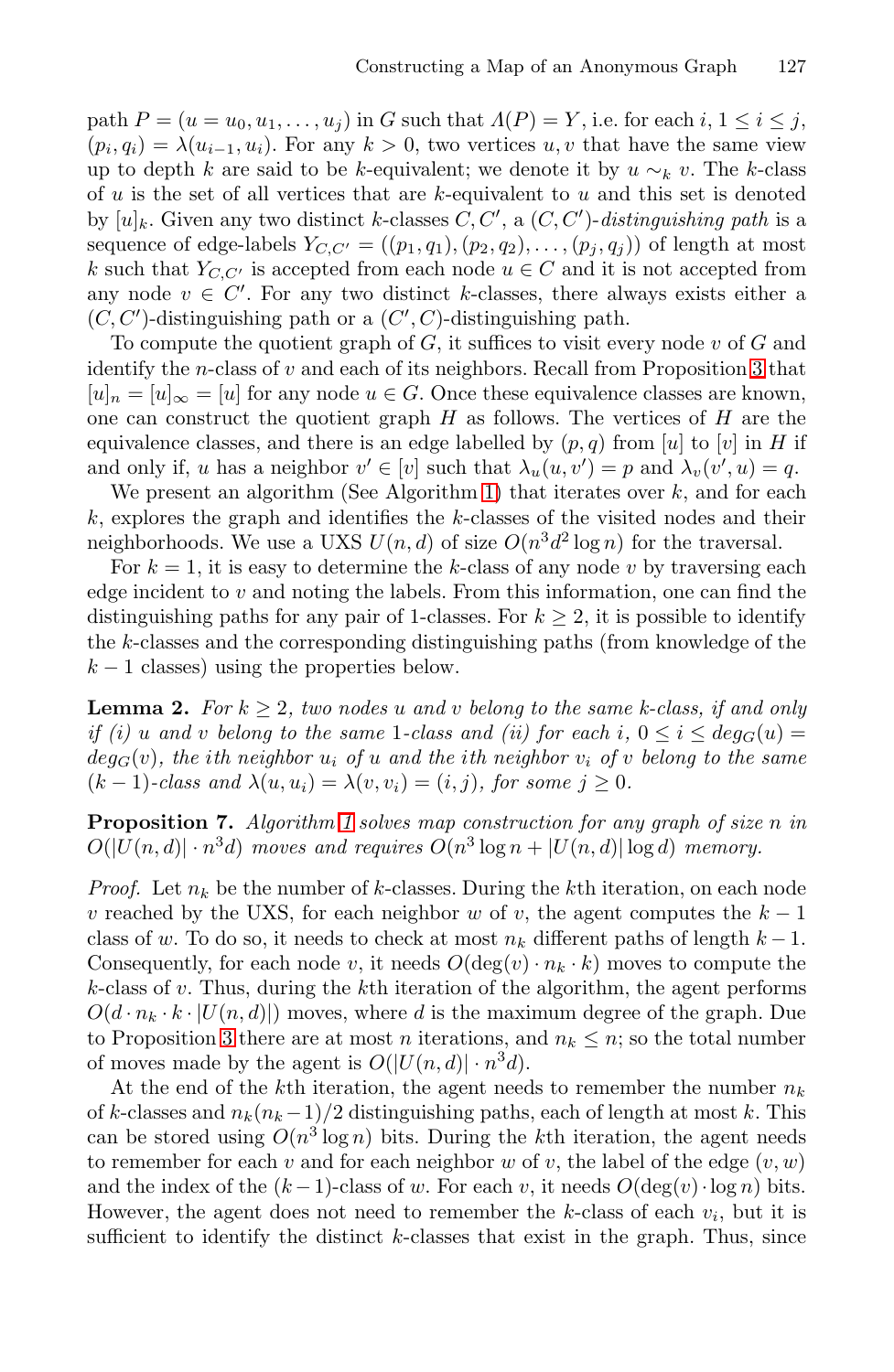there are at most n different k-classes, the agent needs  $O(n \cdot d \cdot \log n)$  bits of memory to compute the number of k-classes, and to compute the corresponding distinguishing paths using the distinguishing paths for the  $(k-1)$ -classes. Since the agent can store the UXS using  $O(|U(n, d)| \log d)$  bits, the agent can execute this algorithm using  $O(n^3 \log n + |U(n, d)| \log d)$  memory.

<span id="page-9-0"></span>

|  | Algorithm 1. Class-Refinement $(n)$ |  |  |
|--|-------------------------------------|--|--|
|--|-------------------------------------|--|--|

Let  $v_1, v_2, \ldots v_t$  be the sequence of nodes visited by  $U(n, d)$ , possibly containing duplicate nodes ; Apply  $U(n, d)$  and **for** *each node*  $v_i$  **do** Store the labels of each edge incident to  $v_i$ ; Compute the number of 1-classes and store a distinguishing path for each pair of distinct classes ;  $k := 2$ ; **repeat** Apply  $U(n, d)$  and **for** *each node*  $v_i$  **do for** *each edge*  $(v_i, w)$  *incident to*  $v_i$  **do** Compute the  $(k - 1)$ -class of w (using the distinguishing paths); Store the label of  $(v_i, w)$  and the index of the  $(k-1)$ -class of w; Compute the number of  $k$ -classes and store a distinguishing path for each pair of distinct k-classes ; Increment k; **until** *the number of*  $k$ *-classes is equal to the number of*  $(k-1)$ *-classes* ; Compute the quotient graph ;

## **4 Universal Algorithms for Map Construction**

In this section, we assume that the agents do not know the size of the graph G and we are interested in designing universal algorithms that work for graphs of any size. Note that it is not possible to perform exploration with stop in unlabelled graphs of arbitrary size and topology. No terminating algorithm can guarantee to visit all the nodes of an arbitrary connected graph with unmarked nodes. To get around this problem, we assume that the starting location of an agent is specially marked, so that it can be distinguished from the other nodes. This is a much weaker assumption compared to allowing the agent to have a pebble which it can drop at any node and later retrieve it. However this weak assumption is sufficient for obtaining universal algorithms for the map construction problem.

## <span id="page-9-1"></span>**4.1 Guessing the Value of** *n*

The universal exploration sequences used in the previous section used the order of the graph as input. If this information is not available, we can try to guess a value of an upper bound N on n. If the assumed value of N is not big enough, we may not be able to explore the entire graph using  $U(N,N)$ . The idea is to detect this fact and increase the value of  $N$  and try again. Eventually, we would reach a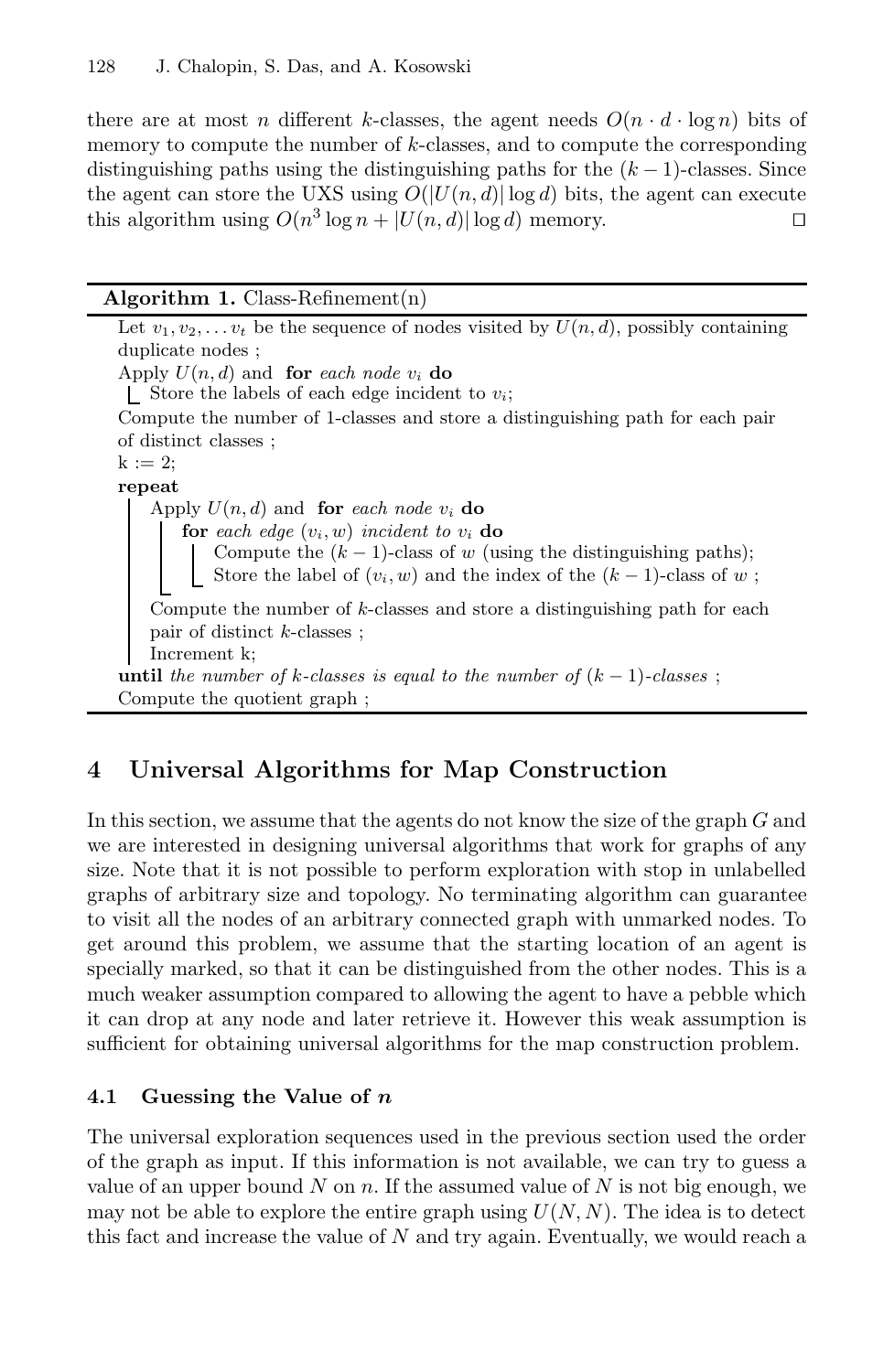correct upper bound on the size of the graph. In this case, any of the algorithms from the previous section can be applied to solve the map construction problem. The first of the proposed approaches is implementable in logarithmic space.

**Proposition 8.** *There exists an [algo](#page-15-11)rithm for an agent with a marked homebase*

*which computes an upper bound*  $N > n$  *on the order of the graph,*  $N \in \text{poly}(n)$ , *using* O(log n) *memory.*

*Proof.* Let  $K$  be a parameter which is initially set as 1 and doubled in successive iterations of the algorithm. The idea of the proof is to detect in each iteration whether the universal exploration sequence  $U(K, K)$ , starting from the homebase  $r$  of the agent has visited all nodes of the graph  $G$ . The considered UXS is obtained through Reingold's log-space construction [23]. For the smallest value of parameter K such that  $U(2K, 2K)$  explores G, and  $U(K, K)$  does not, we have that  $K < n \leq U(2K, 2K)$ . Hence, by putting  $N = U(2K, 2K)$  we obtain the sought polynomial upper bound on the value of  $N$ , since the length of the considered UXS is polynomial in K.

It remains to describe a subroutine which allows the agent to decide if an exploration sequence  $U(K, K)$ , starting from homebase r, explores the entire graph G. Let  $S = (r = u_0, u_1, \ldots, u_M)$  be the sequence of vertices visited during the traversal, and  $U = \{u_0, u_1, \ldots, u_M\}$ . Observe that since G is a connected graph, the considered traversal does not completely explore  $G$  if and only if there exists a node  $v \in V \setminus U$  which is a neighbor of some node  $u \in U$ . The algorithm proceeds by visiting the successive vertices  $(u_0, u_1, \ldots, u_M)$  of the exploration sequence. At each node  $u_i$ , the agent makes a detour to explore its neighborhood  $Nbd(u_i)$ . The agent visits successive nodes of this neighborhood, and for each node  $v \in Nbd(u_i), v \neq r$ , executes a subroutine to decide if  $v \in U$ . More precisely, when located at v, for successive values of index  $j = 1, 2, \ldots, M$ , the agent performs a test to decide whether  $v = u_j$ , and then returns to v. Testing the condition  $v = u_j$  is performed by traversing a path starting at v and defined through the sequence of port labels w[hich](#page-15-10) appear in the traversal  $(u_i, u_{i-1},\ldots,u_0)$ . In other words, we follow a reversal of the j-prefix of the exploration sequence  $U(K, K)$ , starting by leaving node v through the port by which  $u_i$  is entered in sequence S. Since each node can be uniquely identified by the sequence of ports appearing on any path leading from the marked homebase r to this node, we have that  $v = u_j$  if and only if the traversal of the considered path terminates at the marked node r.

We finally note that since navigating the robot along sequence  $U(K, K)$ , or any prefix or reversal of  $U(K, K)$ , only requires  $O(\log n)$  memory (cf. [18]), the entire algorithm runs using  $O(\log n)$  memory.

#### **4.2 More Efficient Map Construction**

In this section we consider other methods of exploration rather than using an UXS. The fact that the starting node  $r$  of the agent is marked and can be distinguished from other nodes, makes it easier to perform an exploration. The agent can perform a breadth-first traversal building a BFS-tree  $T$  rooted at  $r$ .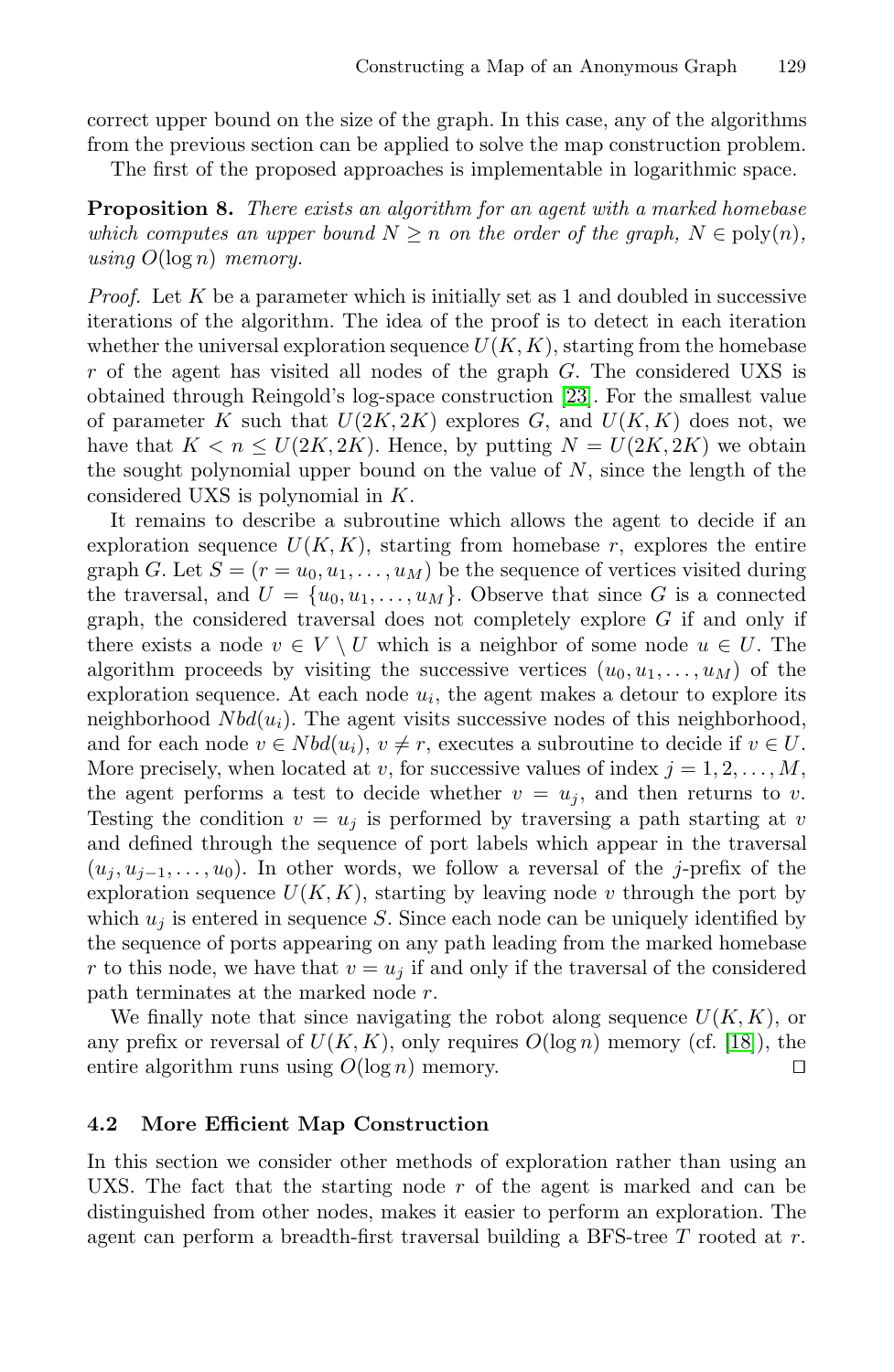During the traversal, whenever the agent explores a new edge and reaches a node  $v$ , it checks whether  $v$  is same as some node  $u$  in its tree. This can be done by successively applying the label-sequences for the back-paths from each node  $u \in T$  to the root r, and checking if one of these hits the marked node. Based on this idea, we have an algorithm for building a map of  $G$  starting from the single marked homebase in  $G$  (See Algorithm 2). The algorithm maintain a BFS-tree T containing the visited nodes and a data structure called ROOT PATHS that stores the edge-labelled path  $P$  in  $T$  from any node  $v$  to the homebase  $r$ . For such a stored path  $P$ ,  $Start(P)$  refers to the node v.

**Proposition 9.** *There exists an algorithm for map construction for an agent with a* marked homebase which runs in  $O(n<sup>3</sup>d)$  steps and uses  $O(n \cdot d \log n)$  memory.

*Proof.* First we show that the *Map* output by algorithm BFS-Tree-Construction is an exact copy of  $G$  and the graph  $T$  output by the algorithm is a spanning tree of G. Note that the sequence of labels on the path from the homebase r to each node in  $T$  is unique. Thus no node appears more than once in  $T$ . Since the algorithm performs a breadth-first search, every node is reached by the algorithm. If the algorithm does not add a reached node  $u$  to  $T$  then there is path from u to r which is identically labelled as an existing path  $P \in \text{ROOT\_PATHS}$ . Hence by the previous argument u already exists in  $T$ . It is easy to see that  $T$ is connected and every edge in  $T$  appears in  $G$ . Thus,  $T$  is a spanning tree of  $G$ . The Map is a super-graph of T and every edge that is traversed by the algorithm is added to  $Map$  (either as tree-edge or as a cross-edge). The algorithm traverses each edge incident to any node in  $T$  and thus all edges of  $G$  are traversed by the algorithm. Thus we conclude that  $Map$  is an isomorphic copy of  $G$ .

Whenever the algorithm traverses an unexplored edge at a node  $v$ , it has to check at most n paths in ROOT\_PATH, each of length at most  $n$ . This takes  $O(n^2)$  steps for each edge and thus  $O(n^3d)$  steps in total. The agent requires  $O(n \cdot d \cdot \log n)$  memory to store Map and T. The data-structure ROOT PATHS does not need to be stored explicitly and can be obtained from  $T$ .

#### **4.3 Solving Rendezvous**

We now show the above techniques can be used to solve the rendezvous of two dispersed agents in an unknown graph. Note the algorithm BFS-Tree-Construction from the previous section will fail to build a map if there are more than one agents in the graph. If there are two marked nodes in  $G$  and an agent can confuse between these two nodes, as they would look identical to the agent. However, if we execute the algorithm BFS-Tree-Construction in a graph with two marked homebases, the following properties would be satisfied.

**Lemma 3.** *If two agents starting from marked homebases in a connected graph* G *execute algorithm BFS-Tree-Construction, then the following holds:*

*(i) The graph* T *constructed by each agent would be an acyclic connected (not necessarily spanning) subgraph of* G*.*

*(ii) If the maps constructed by the two agents are identical then the views from the two homebases are identical.*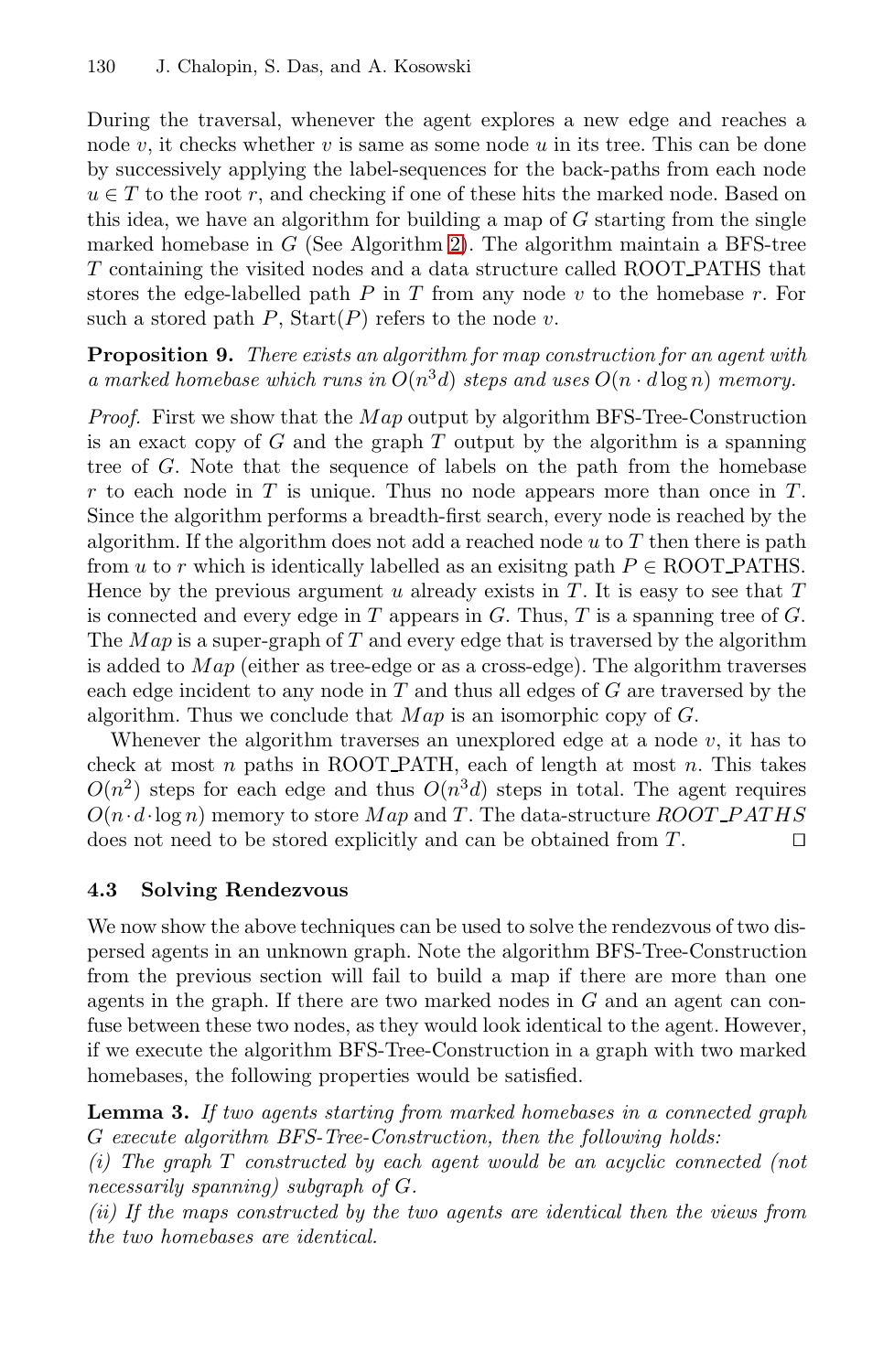<span id="page-12-0"></span>**Algorithm 2.** BFS-Tree-Construction

 $Map := T := \{r\}$ : Add r to Queue; ROOT PATHS  $:= \emptyset$ ; **while** *Queue is not empty* **do** Get next node  $v$  from Queue and go to  $v$  using  $Map$ ; **while** *node* v *has unexplored edges* **do** Traverse the next unexplored edge  $e = (v, u);$ **for** *each path* P ∈ *ROOT PATHS* **do** Apply sequence  $\Lambda(P)$  at node  $u$ ; **if** *successfully reached a marked node* **then** Add to  $Map$  a cross-edge from v to  $Start(P)$ ; Update the number of explored edges at the node  $Start(P)$ ; Return to node  $v$  using  $T$  and exit Loop; **else** Backtrack to node  $u$ ;  $\mathbf{L}$ **if** *All path sequences failed to reach a marked node* **then** Add a n[ew](#page-12-0) node  $u$  to  $T$  and  $Map$ ; Add edge  $(v, u)$  to T and  $Map$ ; Insert u to Queue ; ROOT PATHS := ROOT PATHS ∪  $Path_T(u, r)$ ; Backtrack to node  $v$ ;

*Proof.* (i) An agent executing Algorithm 2 adds a node u to T only if this node does not exist in  $T$  (If the node u already belongs to  $T$  the agent can correctly detect this fact). Thus result (i) follows from properties of breadth-first search. (ii) The Map constructed by an agent a consists of a BFS-tree (call it  $T_a$ ) and some cross-edges. The tree  $T_a$  is a subgraph of G rooted at the homebase  $r_a$  of the agent. If the maps of the two agents are identical then, for every cross-edge  $(u, v)$  in the Map of agent a, there is a cross-edge  $(u', v')$  in the Map of the other agent (say, agent b) such that either  $(u, v)$  and  $(u', v')$  are actual edges in  $G, \text{ or } (u, v') \text{ and } (u', v) \text{ are edges in } G.$  It is possible to build the view of the agent a using the information contained in its  $Map$  (and the fact that the two Maps are identi[cal](#page-12-0)). We replace each cross-edge  $(u, v)$  in the Map, by an edge  $(u, u_v)$  and a new node  $u_v$ , and plug in a copy of Map re-rooted at v at the new node  $u_v$ . We can repeat [th](#page-6-0)is recursively from the top level down to any depth  $N$ until there are no cross-edges up to depth N. Finally, for each tree edge  $(x, y)$ where x is the parent of y, we can add an edge  $(y, y_x)$  and a new node  $y_x$  and attach a copy of the current Map re-rooted at x at the new node  $y_x$ . Using this process recursively, one can obtain the view of agent a up to any desired depth N. Hence we conclude that the views of the two agents are identical if and only if the Maps obtained by Algorithm 2 are identical. 

Due to the above results and Proposition 4, we know that when the maps obtained by the two agents are identical, then rendezvous is not solvable deterministically. So, we only need to consider the case when the maps are distinct. In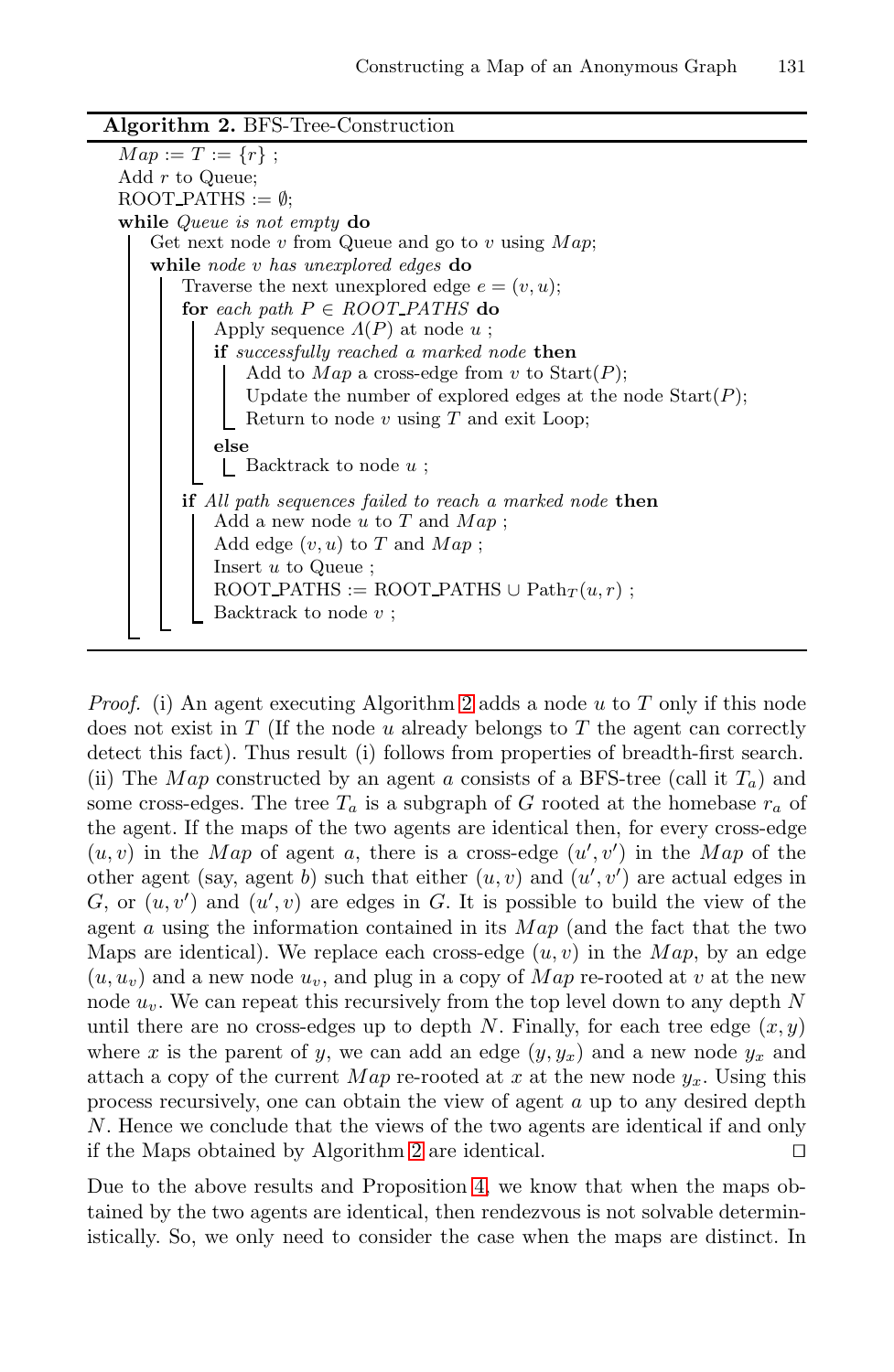<span id="page-13-0"></span>this case if we could compare th[e m](#page-13-0)aps of the agents, we can elect one of the agents and the agents could rendezvous at the homebase of the elected agent.

The map constructed by an agent is a rooted edge-labelled graph, where the edge-labelling is a port-numbering on G. There exists a total ordering on the family of such graphs. In the following we will use a fixed ordering on this family of graphs and we say  $M_1 < M_2$ , if  $M_1$  is distinct from  $M_2$  and appears earlier than  $M_2$  in this fixed ordering. We now present an algorithm for rendezvous of the two agents using the algorithm BFS-Tree-Construction as a basic step, followed by comparison of the maps (See Algorithm 3).

#### **Algorithm 3.** Universal-RDV

| $(T, Map) :=$ BFS-Tree-Construction();                                     |
|----------------------------------------------------------------------------|
| Let ROOTPATHS be the set of paths obtained during the algorithm;           |
| Traverse Map and for each cross-edge $e = (u, v) \in Map$ do               |
| Apply the sequence $\lambda(u, v)$ ;                                       |
| Apply the sequence for the path $P \in \text{ROOTPATHS}$ that starts at v; |
| // The agent has reached some marked homebase                              |
| $(T_2, Map2) :=$ BFS-Tree-Construction();                                  |
| if $Map2 < Map$ then                                                       |
| Traverse tree edges from current node to reach root of $Map2$ ;            |
| Terminate:                                                                 |
| else if $Map2 > Map$ then                                                  |
| Traverse tree edges from current node to reach node $v$ ;                  |
| Apply the sequence $\lambda(v, u)$ ;                                       |
| Apply the sequence for the path $P \in \text{ROOTPATHS}$ that starts at u; |
| Terminate;                                                                 |
|                                                                            |
| Output: "Rendezvous is not solvable";                                      |

**Proposition 10.** *Algorithm Universal-RDV solves rendezvous of two agents in any connected graph* G *with marked homebases, whenever it is deterministically possible and otherwise detects failure.*

*Proof.* The algorithm constructs a map using Algorithm 2 as a sub-procedure and then compares it with the map of the other agent. Since the procedure BFS-Tree-Construction is deterministic, the map of the other agent can be obtained by simply executing algorithm 2 from the homebase of the other agent. So we need to show that the algorithm succeeds in reaching the other homebase. Suppose  $T_a$  and  $T_b$  be the two trees constructed by the two agents a and b and  $r_a$  and  $r_b$  be the corresponding homebases. Since each node is included in one of the two trees, there exists a node v in  $T_a$  that is adjacent to some node w in  $T_b$ . When agent  $a$  explored the neighborhood of  $v$ , the neighbor  $w$  was not added to  $T_a$ . This implies that there must be a node  $u \in T_a$ , such the path from u to  $r_a$  is identically labelled as the path from  $w$  to  $r_b$ . In other words there is a cross-edge  $(v, u)$  in  $Map_a$  that corresponds to an actual edge  $(v, w)$  in G. Thus, when the agent  $a$  traverses this cross-edge and follows the path to the root, it will reach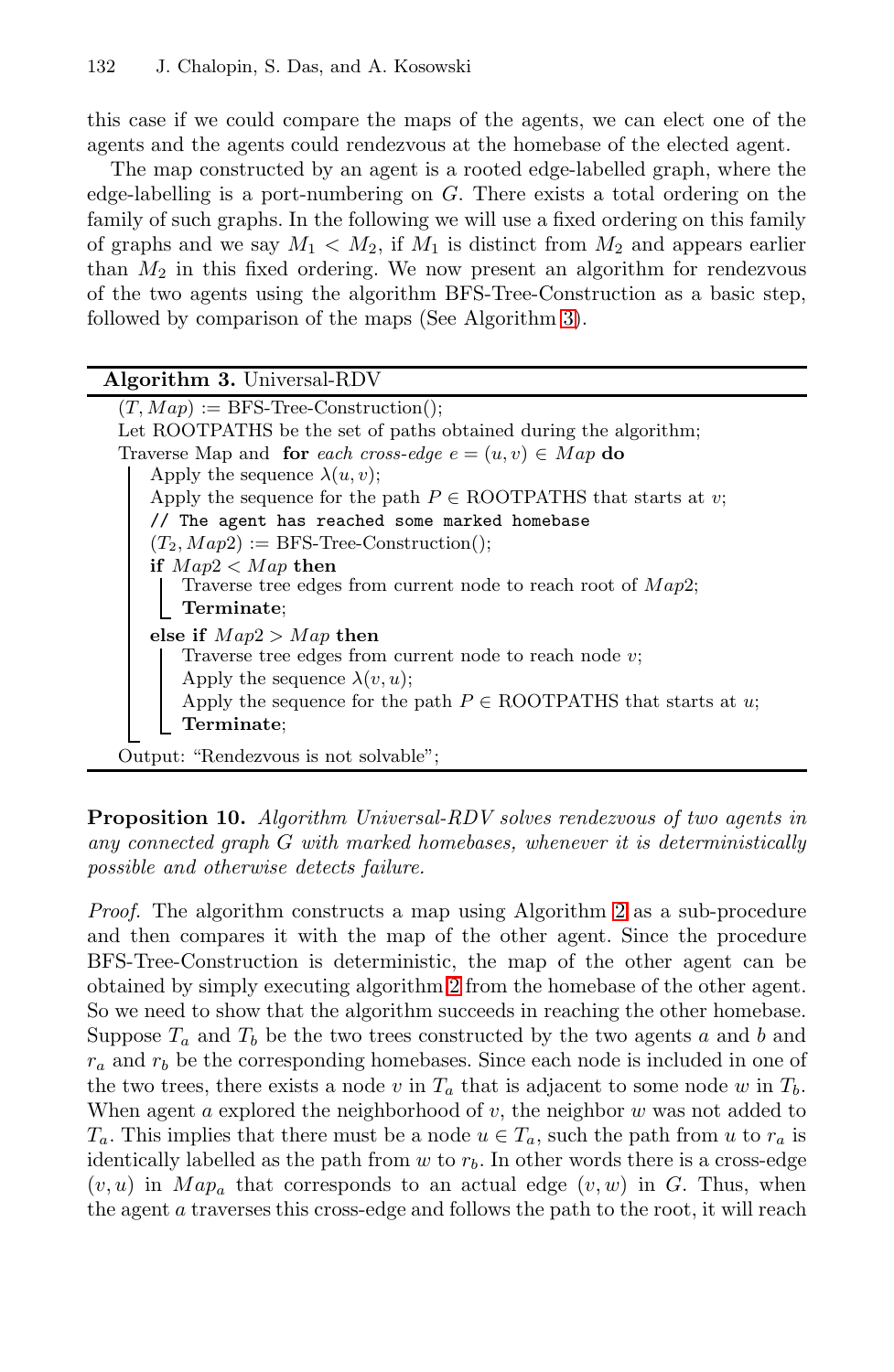<span id="page-14-4"></span>the homebase of the other agent. Note that the agent does not know which path leads to the other homebase, so it must repeat this process for each cross-edge in its Map.

If the maps from the two homebases are distinct, the agents can always agree on a rendezvous location by comparing the maps. The algorithm fails only if the two maps are identical. In that case, we know that rendezvous is not solvable due to Lemma 3 and Proposition 4. 

**Proposition 11.** *Any execution of Algorithm Universal-RDV on a graph of size n* and maximum degree d by two agents, requires  $O(n^4d^2)$  moves by each agent. *Each agent requires a private memory of size* O(nd log n)*.*

*Proof.* If there [are](#page-15-1) n nodes in the graph, then the Map of an agent can contain at most n nodes. The map constru[ction](#page-9-1) process requires  $O(n^3d)$  steps as before. However the process is repeated for each cross-edge in the Map. Each cross-edge corresponds to a distinct edge in G, thus there can be at most  $n \cdot d$  cross-edges. Hence the result follows. The agent stores the Map in its memory, which requires  $O(nd \log n)$  memory space.

Note that the algorithm presented here solves rendezvous with detect in the asynchronous case (in contrast to [10]). In case the agents possess only logarithmic memory, we can use the techniques from Section 4.1 to obtain a log-space algorithm for solving rendezvous with detect, in the same setting.

## <span id="page-14-3"></span><span id="page-14-2"></span>**References**

- 1. Albers, S., Henzinger, M.R.: Exploring unknown environments. SIAM Journal on Computing 29(4), 1164–1188 (2000)
- <span id="page-14-0"></span>2. Aleliunas, R., Karp, R.M., Lipton, R.J., Lovász, L., Rackoff, C.: Random walks, universal traversal sequences, and the complexity of maze problems. In: 20th Annual Symposium on Foundations of Computer Science (FOCS 1979), pp. 218–223 (1979)
- <span id="page-14-1"></span>3. Ando, E., Ono, H., Sadakane, K., Yamashita, M.: The space complexity of leader election in anonymous networks. International Journal of Foundations of Computer Science 21(3), 427–440 (2010)
- 4. Angluin, D.: Local and global properties in networks of processors. In: 12th Symposium on Theory of Computing (STOC 1980), pp. 82–93 (1980)
- 5. Barrière, L., Flocchini, P., Fraigniaud, P., Santoro, N.: Rendezvous and election of mobile agents: impact of sense of direction. Theory of Computing Systems 40(2), 143–162 (2007)
- 6. Baston, V., Gal, S.: Rendezvous search when marks are left at the starting points. Naval Research Logistics 48(8), 722–731 (2001)
- 7. Bender, M., Fernández, A., Ron, D., Sahai, A., Vadhan, S.: The power of a pebble: Exploring and mapping directed graphs. In: 30th ACM Symposium on Theory of Computing (STOC 1998), pp. 269–278 (1998)
- 8. Blum, M., Kozen, D.: On the power of the compass (or, why mazes are easier to search than graphs). In: 19th Annual Symposium on Foundations of Computer Science (FOCS 1978), pp. 132–142 (1978)